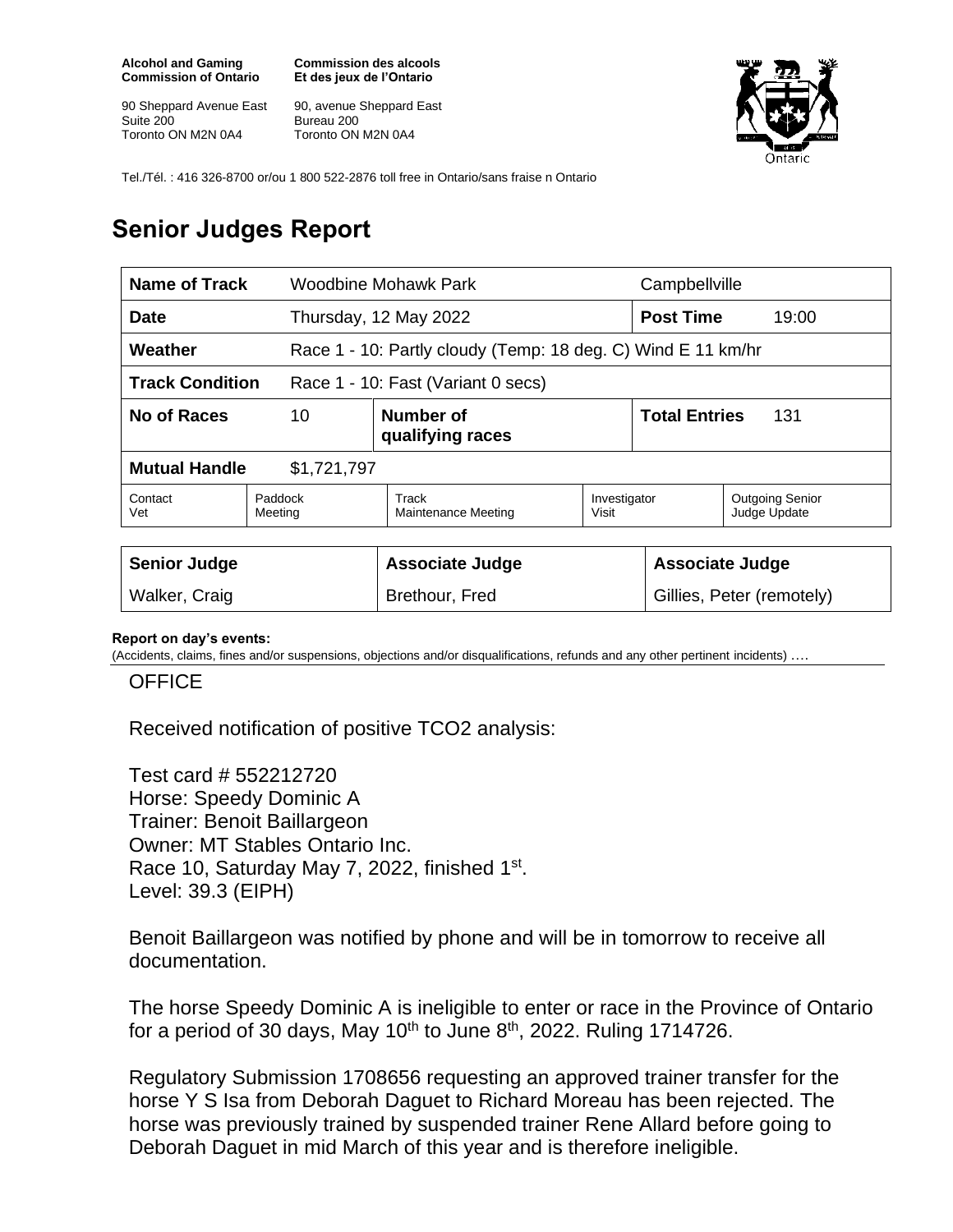Ruling 1714800 issued to Trevor Henry for an urging violation from Race 9, May 6, 2022. Second offence within 12 months. \$300 monetary penalty + 5 day driving suspension May 17 to 21, 2022.

Doug McNair was excused from his drives in the first 3 races this evening.

### RACES

Race 1 Clear

Race 2 # 4 Moonlit Affair (J. Macdonald) was a late Vet scratch lame at post-time by the Commission Vet. Refund \$10,195.

Race 3 Clear

Race 4 Inquiry X 2.

First, reviewed stretch for a possible violation of the breaking rule by # 9 HP Lis Shadow (T. Henry). # 9 is briefly off stride for a couple of strides and does not violate the breaking rule.

Inquiry video [-https://youtu.be/cqtm3tUwxVg](https://youtu.be/cqtm3tUwxVg)

Second, reviewed start for possible broken equipment on # 4 Dreamfair Arnie B (T. Cullen). # 4 suffered a broken hopple after the start.

Inquiry video - <https://youtu.be/HhDmln19aG0>

Race 5 Clear

Race 6 Clear

Race 7 Clear

Race 8 Inquiry. Reviewed possible pylon violation by # 5 Thundering Jim (B. McClure) past  $\frac{3}{4}$ 's. # 5 did run over 2 pylons and did not go inside any. No violation.

Inquiry video - [https://youtu.be/eF\\_74vZ\\_BXE](https://youtu.be/eF_74vZ_BXE)

Also, reviewed stretch where the winner did get up the inside of # 5. There is no violation of needlessly allowing a horse to pass on the inside as # 5 is visibly bearing out.

Race 9 Clear

Race 10 # 5 Im King Conn (E. Hensley) was charted with an equipment break after the  $\frac{1}{2}$  and did finish with a broken hopple.